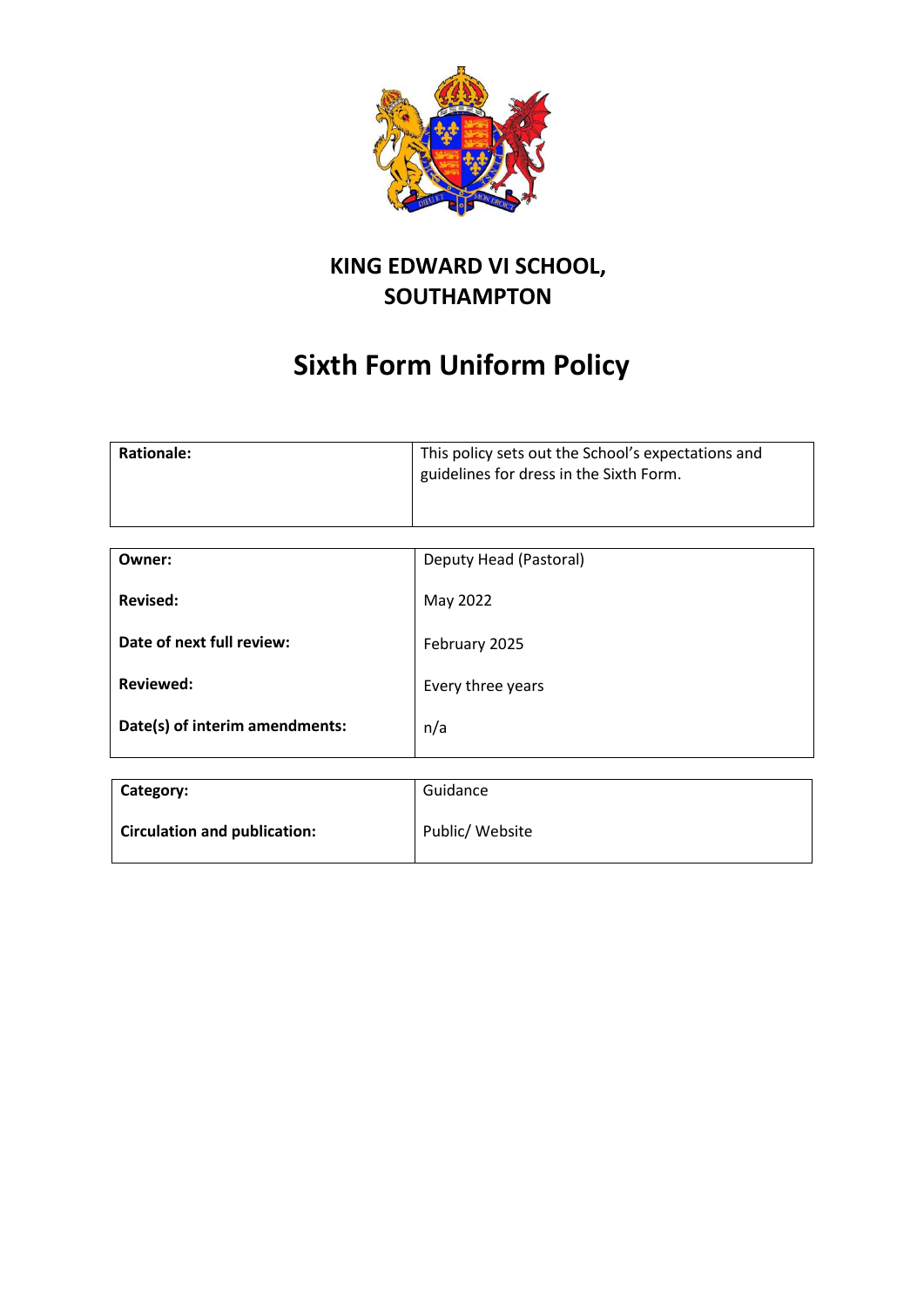## **Introduction**

Dress codes rely to a degree on social convention and on personal taste, both of which are subjective. Nevertheless, the primary objective of the School in terms of the Sixth Form Dress Code is that pupils look well-presented at all times. Therefore, the School reserves the right to make judgements on pupils' personal choices when it comes to the dress code, and the School remains the arbiter of whether a particular item of clothing, or a particular outfit, is suitable for wearing at School.

All items of clothing should be formal in nature. As a guide, pupils should consider what they would wear to a job interview as generally suitable.

In terms of revealing clothing, the general principle is that no piece of clothing should reveal either the underwear or private areas of the body.

If students or their parents have any doubt as to whether an item of clothing is suitable for School they should consult the Assistant Head (Director of Sixth Form) before purchasing.

#### **Sixth Form Dress Code**

• A suit in any colour or material.

OR

- Formal business dress A jacket and tailored trousers, or a tailored skirt.
- For boys, a collared shirt and a tie.
- For girls, a collared blouse/shirt or a suitable top.
- A jumper that fits under a jacket may be worn. Jumpers should not be chunky or made of fleece material, should not have any graphic prints or oversized logos, or have hoods.
- Suitable formal, leather shoes.
- Jewellery, if worn, should be discreet.

#### **Summer uniform – when declared by the Head**

- Jackets need not be worn.
- The tie may be removed and top button undone.
- A formal pair of tailored shorts may be worn. If so, then shoes may be worn with low cut socks.

### **General**

- Facial hair is not permitted in the Sixth Form.
- Hair styles in general should be neat and tidy and away from the face. Only natural hair colours are permitted.
- Visible tattoos are not permitted.
- Any visible piercing other than in the ear are not allowed under any circumstances.
- No item of clothing should reveal the midriff or torso.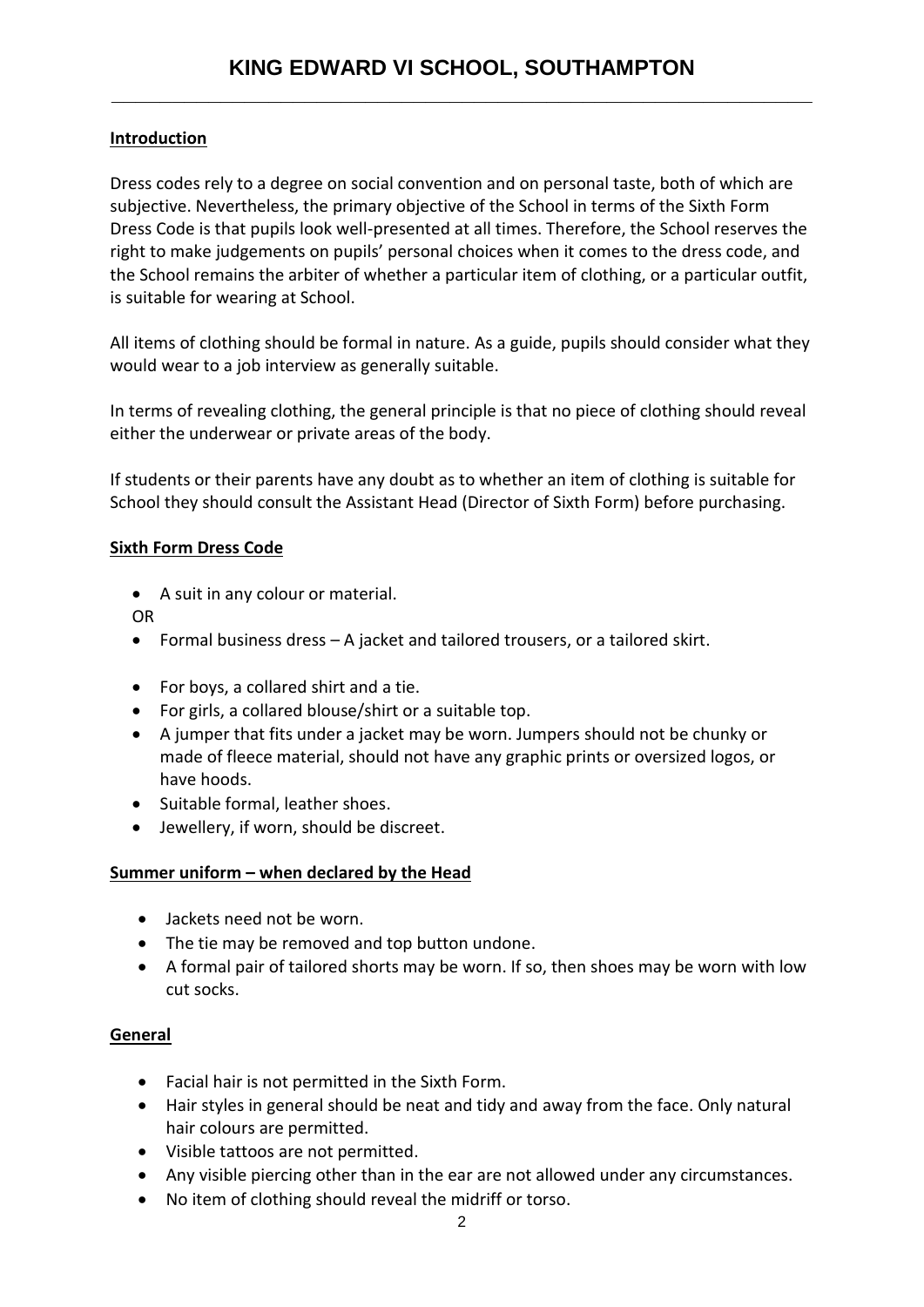# **Games kit/Gym kit**

There are no formal requirements for games kit or gym kit in the Sixth Form. However, all clothing should be practical for movement, which means that clothing should not be revealing of private body parts when engaged in sports or exercise. In the gym, tops must be worn at all times, and should not expose the midriff.

However there are circumstances in which a pupil in the Sixth Form may want to move around the site, or leave the site whilst wearing games/gym kit. This includes visiting any area of the School other than the Sports Hall and its general environs, being in the Concourse, getting on School buses and when representing the School attending sports fixtures. In these circumstances the Sixth Form tracksuit must be worn.

#### **Challenging pupil dress**

If a pupil is wearing the correct items, but incorrectly, then any member of staff may challenge them on this. Such challenges would include top buttons undone, shirts not tucked in or jackets not being worn.

Challenging a pupil on other aspects of dress is more difficult, and often causes embarrassment to both staff and student. This is particularly true of items of clothing that are too revealing, or items of clothing that are insufficiently formal.

Therefore, if any member of staff feels that a pupil is not wearing the correct items, they should contact the relevant Head of Year, so that a conversation can be had in private.

### **Exceptions**

If a pupil is required for reasons relating to their religion to wear an item, or to adopt an appearance, that might be interpreted as being in contravention of these regulations, the Head will consider the circumstance on receipt of a written communication from a person of authority in the religious community. However, the face is required to be visible at all times.

Variations to uniform will also be considered on receipt of medical advice.

### **Sanctions**

If a pupil does not comply with the dress regulations:

In the first instance a pupil will be warned about their non-compliance with the regulations by their Head of Year and asked to remedy the situation.

If a pupil repeatedly fails to comply with dress regulations, they will be warned by the Assistant Head (Director of Sixth Form) that they risk being sent home if their noncompliance continues. The Assistant Head (Director of Sixth Form) will contact parents to let them know that this conversation has taken place.